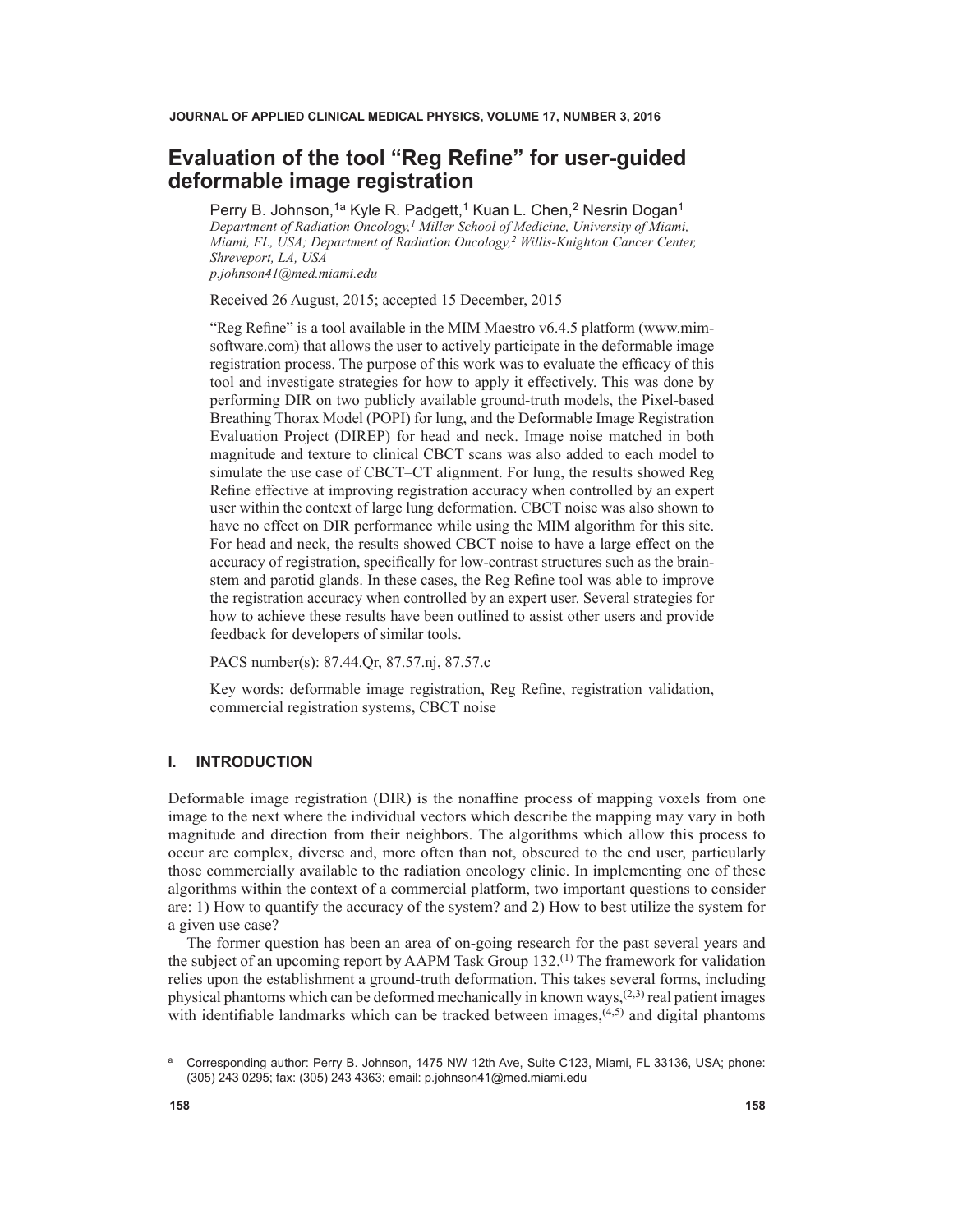which can be deformed manually to create a linked pair of reference images.<sup>(6)</sup> While extensive time and effort is required to establish a ground- truth deformation using these methods, several authors have graciously performed this work and made such data publicly available. Examples include the Point-validated Pixel-based Breathing Thorax Model (POPI) for lung,<sup>(4)</sup> the DIR-Lab Thoracic 4D CT model also for lung,<sup> $(5)$ </sup> and the Deformable Image Registration Evaluation Project (DIREP) for head and neck.<sup> $(6)$ </sup> These datasets are a great option for many clinics that may not have the capital to invest in validation-specific software such as ImSimQA (Oncology Systems Limited, Shrewsbury, UK) or the resources to create their own phantoms. Additionally, because the datasets are meant to be widely distributed, comparisons can be made between software, algorithms, and institutions all using a standardized baseline. One limitations of these datasets, however, is that the primary and secondary images used to define the ground truth exist only as a single modality — fan-beam CT.

With the horizon for adaptive planning rapidly approaching, there is a need to further asses the performance of deformable algorithms in situations in which a cone-beam CT (CBCT) would be adapted to a planning CT. One aspect of this deformation which has the potential to affect accuracy is the increased noise of CBCT images. A limited number of studies have investigated this sensitivity, with the results being mixed. In one study, quantum noise as found in 4D CT was found to alter the accuracy of DIR in the lung.<sup>(7)</sup> Four different DIR algorithms were assessed, and changes from the baseline DIR was noticed even when the noise level was low. In a separate study utilizing a B-spline algorithm, the authors concluded that the noise level of CBCTs did not reduce the accuracy of DIR for the use case of prostate, bladder, and rectum contour propagation.(8) This result was confirmed in a separate study which found differences in noise sensitivity between B-spline and Demons algorithms in low-contrast scenarios.<sup>(9)</sup> In addition to the choice of algorithm, the studies also differed in the way in which noise was added to CT data to create pseudo-CBCT/4D CT images. In the first study, Gaussian noise was added to simulating different noise magnitudes. In the second two studies, the noise power spectrum (NPS) was utilized to simulate different noise magnitudes while also attempting to reproduce a realistic noise texture. This latter method is expanded upon in this work to include more clinically relevant spectrums, and to provide a comparison between different anatomical regions and how they differ in their sensitivity to CBCT noise.

Beyond assessing the baseline accuracy of a DIR algorithm for different use cases, it is also important to know how best to utilize the available tools within a given software system to achieve the optimal result. MIM Maestro v6.4.5 (MIM Software, Cleveland, OH) is a commercial software system widely used for deformable image registration. A unique feature of MIM is that it provides a form of user guidance over the deformation process through utilization of the Reg Refine tool. This tool allows the user to visually asses the deformable registration between two points and to correct the registration if needed by applying either manual or local box-based rigid alignments. The specific alignment between two points can then be "locked" before a repeat DIR is run. The use of the term "locked" is meant to describe the fact that the alignment between the two points is provided to the DIR algorithm as new initial conditions. The number of locks is limited only by computer memory, and repeat DIR can be run as many times as desired. Currently there is no literature available which describes how to best utilize the Reg Refine tool. Additionally, there have been no published studies which quantify the results of using the Reg Refine to improve registration accuracy.

In this work, these questions and those related to CBCT noise are addressed for two different anatomical regions. For the case of lung cancer, the freely available POPI model was used to provide a ground-truth deformation. For the case of head and neck cancer, the downloadable phantoms of the Deformable Image Registration Evaluation Project were utilized. A heuristic approach was taken whereby several deformations were run while varying the location and quantity of Reg Refine locks. For a separate subset of cases, realistic CBCT noise was also simulated and added to the datasets. The effect of this addition was tested using different DIR approaches available within the MIM Maestro software.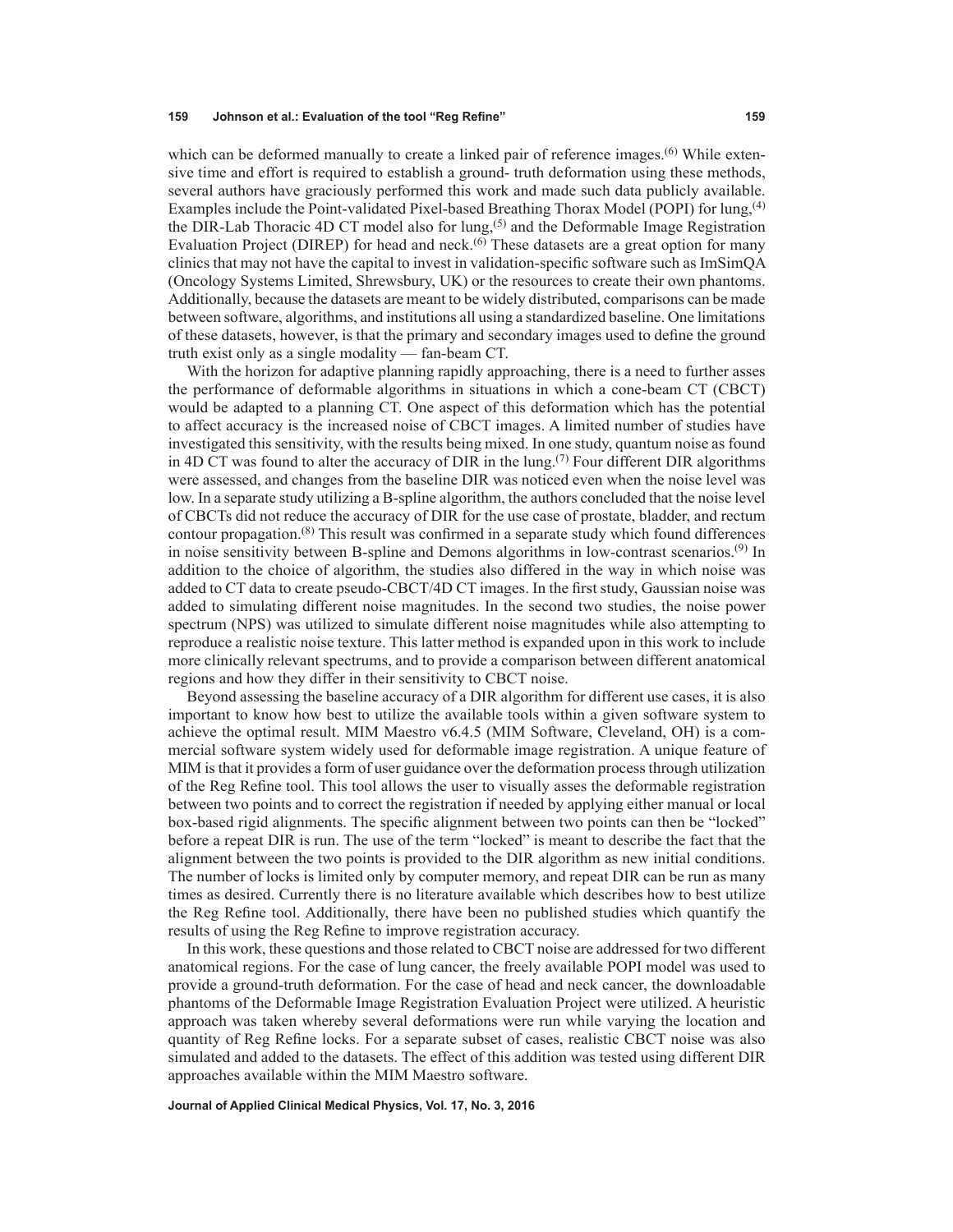# **II. MATERIALS AND METHODS**

#### **A. Algorithm**

Like most commercial systems, MIM Maestro v6.4.5 incorporates a proprietary DIR algorithm. Based on previous details released by the manufacturer it is known that the algorithm involves a freeform (Demons-based) transformation which is applied through a multiresolution approach.<sup> $(10)$ </sup> The algorithm begins by accounting for gross differences using a course grid. The resolution is then increased and local changes are address over a small scale. The final resolution has a maximum grid size of  $3 \times 3 \times 3$  mm<sup>3</sup>. An intensity based sum of square difference approach is used to assess the goodness of match, and a strategy based on gradient descent is used for optimization. While the algorithm does not ensure a positive Jacobian, multiple types of regularization are used to keep the transformation reasonable. It is noted that the algorithm actively attempts to match bone and avoid tears/folds in the deformation field.<sup> $(11)$ </sup> Once a registration is defined, both contours and dose can be propagated.

Reg Refine is a tool available with MIM Maestro which provides visual assessment and user guidance of the deformable registration in the following manner:

- 1. Following an initial DIR, a fusion window is opened where the user may fade between primary and secondary datasets within a given rectangular space.
- 2. At this point the two datasets are linked via a rigid registration (i.e., all the vectors pointing from one dataset to the next are identical).
- 3. The magnitude and direction of these vectors are defined specifically by the voxel at the center of the window and its link to the secondary dataset. This link was previously established during the initial DIR.
- 4. The window is moveable, and thus as the user shifts the fusion window, the rigid registration changes based on the deformation vector found at the center voxel.
- 5. Because the user is able to fade between the datasets, it is then possible to "visualize" the deformation vector of the center voxel as interpreted by the rigid registration applied to the entire dataset.
- 6. The user may alter the registration either through manual or box-based rigid registrations. For a box-based registration there is a second registration window that appears within the fusion window. The size of this window can be changed. Only the voxel intensities found within it are used during the rigid registration, which is based on a sum of square difference minimization.
- 7. Once the registration for the center voxel has been finalized, the link between the primary and secondary datasets at this point can be "locked". The lock effectively replaces the deformation vector in the initial DVF with the new deformation vector defined during the user guided registration.
- 8. Finally, the modified DVF is utilized by the deformable algorithm as improved initial conditions during a second deformable registration in order to achieve a result closer to that defined by the user.

### **B. Ground-truth models**

In this work, two different types of ground-truth validations were utilized. For lung cancer, the POPI model includes six 4D CT datasets (POPI\_1, POPI\_2, etc.) where 100+ lung bifurcations have been identified on each phase of breathing by medical experts. During DIR as performed in this study, the points are propagated from the end of inhalation CT (Phase 0) to the end of exhalation CT (Phase 50). The difference in location between the propagated points and those previously identified on the end of exhalation CT determine the registration error.

For head and neck cancer, the Deformable Image Registration Evaluation Project (DIREP) provides 10 virtual patient datasets (DIREP\_1, DIREP\_2, etc.). Included for each patient are a start of treatment CT (SOT), end of treatment CT (EOT), and the ground-truth deformation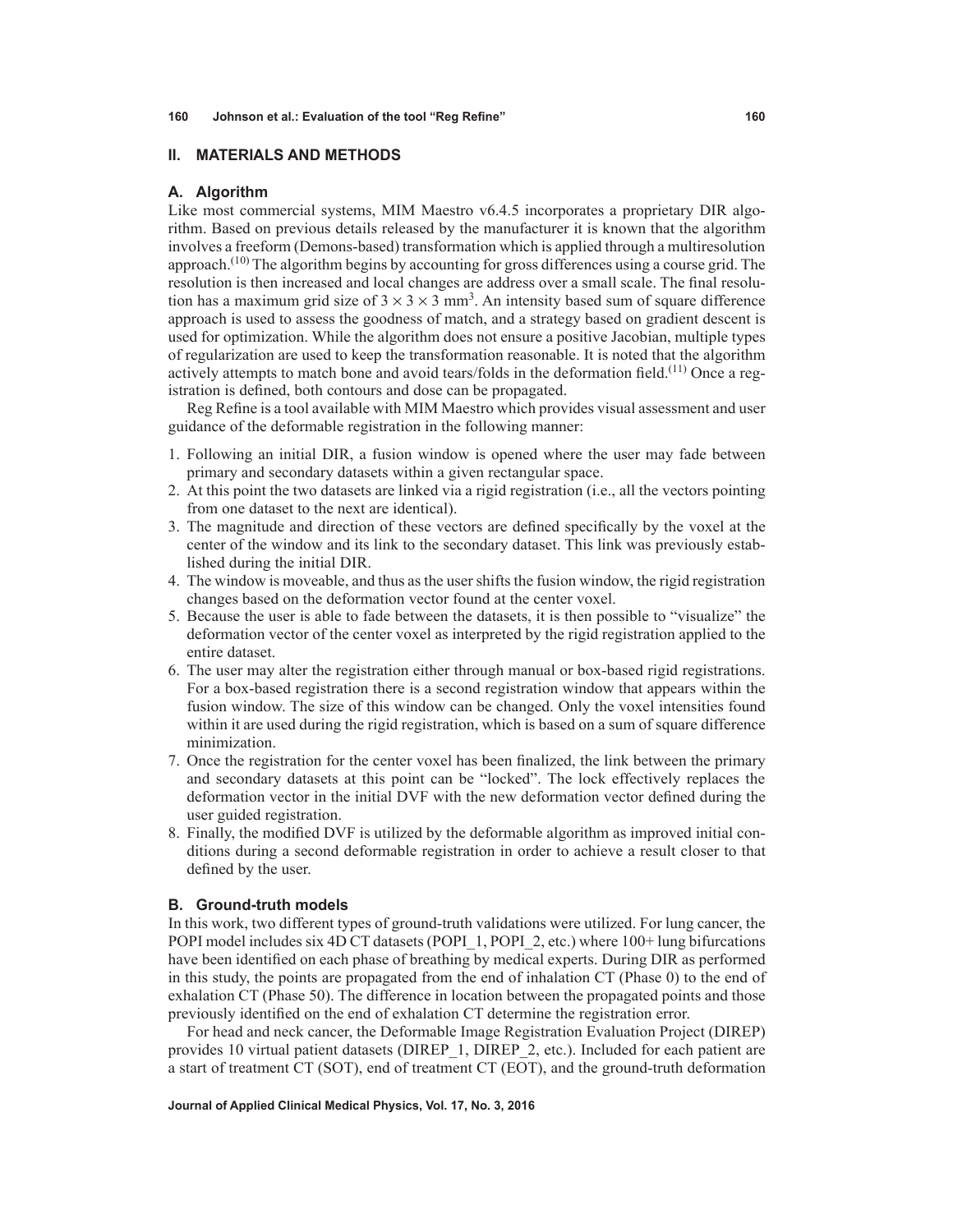vector field (DVF). As described more completely in Pukala et al.,<sup>(6)</sup> the ground-truth DVF was determined through manual, forward-based deformation using the software ImSimQA. The software allows the user to manipulate a source dataset to match a target dataset using a biomechanical algorithm in combination with human-guided thin plate splines. This allows for the modeling of head rotation and translation, mandible rotation, shoulder movement, spine flexion, hyoid movement, tumor/node/OAR shrinkage, and weight loss. In this work DIR was performed in the EOT to SOT direction. The results were analyzed by comparing the groundtruth DVF with the DVF provided by each deformable registration.

# **C. CBCT noise**

Image noise can be described in terms of both magnitude and texture. Noise magnitude refers to the amount of variation in pixel intensity across a uniform ROI and is commonly quantified using the statistical measure of standard deviation. Noise texture, on the other hand, deals with spatial frequency and differentiates noise appearance as either grainy or smooth. Images created using a CT or CBCT modality will share a similar form of noise texture due to the type of filtering applied during image reconstruction. This can be seen in the noise power spectrum which plots noise power  $(HU^2mm^2)$  versus spatial frequency  $(mm^{-1})$  (Fig. 1). The NPS was previously adapted for CT imaging through a specific method of data collection and analysis.<sup> $(12,13)$ </sup> The method relies upon the scanning of a uniform phantom and the selection of several ROIs at an equal radius from the center of a given image. The ROIs are detrended, and the 2D Fast Fourier Transform is applied to each subvolume. Data averaging is applied across all ROI's within a given image and also over several CT slices. The final result should be radially symmetric (approximately) and have the appearance of a torus in frequency space. Due to the symmetry of the data, a radial profile across the torus provides a convenient way to express the NPS as a 1D plot. The integral of the NPS is equal to the variance, or equivalently the noise magnitude squared. CBCT protocols with lower exposures (mAs) will have larger NPS curves because they are inherently more noisy (compare "Low Quality Head" with High Quality Head" in Fig. 1).

For this work two different phantoms were used for data acquisition. In the first scans, the uniform region (CTP486) of a Catphan 500 phantom was scanned using each of the three predefined CBCT protocols available on the Varian Trilogy On-Board Imaging v1.6 (Varian Medical Systems, Palo Alto, CA) system designated for head patients. In each scan, the phantom



Fig. 1. Noise power spectrum (1D profile) for all CBCT protocols available for the Varian Trilogy OBI v1.6 system.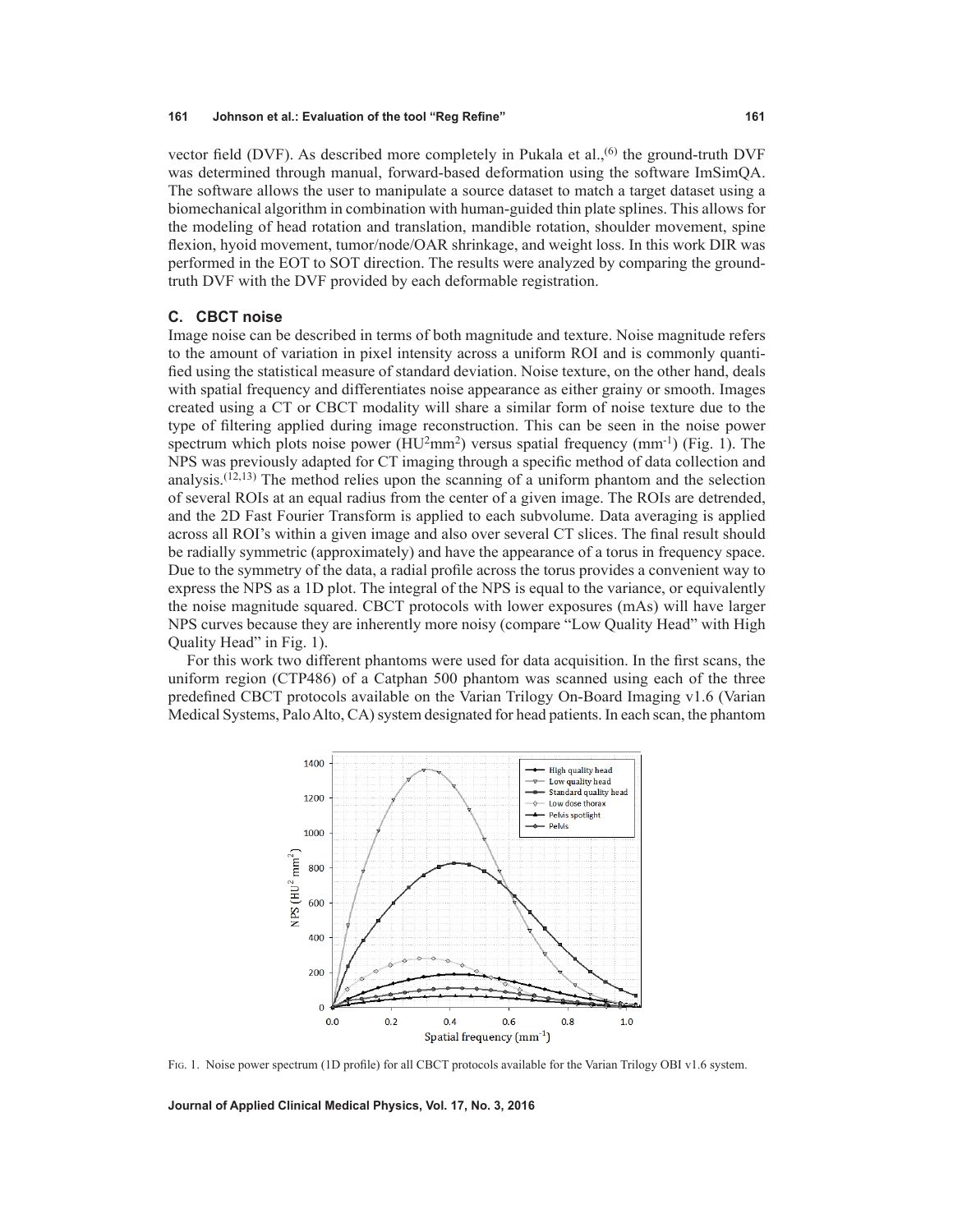was aligned at isocenter and scanned twice in order to facilitate image subtraction during the detrending process. In the second acquisition set, the Varian uniform body phantom was scanned using each of the three predefined CBCT protocols available for body patients. Again, each scan was repeated twice to facilitated image subtraction. A full listing of the parameters for each scan can be found in Table 1.

In order to create 1D NPS profiles, each dataset was processed using MATLAB vR2014b (MathWorks, Natick, MA) and the previously discussed method. Roughly 20 slices were included from each scan, and 16 ROIs were selected from each slice. The size of each ROI was 40 pixels to a side, and the ROIs were chosen along a circumference swept by a radius 80 pixels in length. Detrending of each ROI was investigated using both image subtraction and through the use of a custom 2D detrending script written in MATLAB. Both methods provided similar results, therefore the custom 2D detrending script was used to process the data.

Once a 1D NPS profile was measured for each CBCT protocol, the data was fit using the form shown in Eq. (1). This form includes the effects of ramp-up and roll-off which relate to the filtering of 1/r blurring and high frequency content during image reconstruction. Parameters  $a_1$ – $a_4$  are fitting parameters, where  $a_1$  describes the height of the peak,  $a_2$  determines the position of the center,  $a_3$  controls the width of the bell shape, and  $a_4$  determines the speed of the rampup. The independent parameter, x, represents spatial frequency, and the dependent parameter,  $f(x)$ , represents the NPS for a given frequency.

$$
f(x) = a_1 e^{-\left(\frac{x-a_2}{a_3}\right)^2} \left(1 - e^{-a_4 x}\right)
$$
\n
$$
(1)
$$

The fitting of the data helped smooth the profiles and parameterize the data whereby CBCT noise could be recreated without the collecting of actual scanned data. Once the data were smoothed, a custom MATLAB script was used to convert the 1D NPS profile into a 2D NPS by relying on the symmetry of the NPS profile to fill the a 2D matrix. The inverse FFT was then applied to transition from the frequency domain to the spatial domain, allowing for the creation of a pure noise image. Pseudo-CBCT datasets were created for both the POPI and DIREP phantoms by adding the pure noise images to the secondary datasets from each phantom series. The secondary datasets for the POPI model were represented by the exhalation CT images and for the DIREP model by the end of treatment CT images.

| Mode            | High<br>Ouality<br>Head | Standard<br>Ouality<br>Head | Low<br>Ouality<br>Head | Pelvis  | Pelvis<br>Spotlight | Low<br>Dose<br><i>Thorax</i> |
|-----------------|-------------------------|-----------------------------|------------------------|---------|---------------------|------------------------------|
| $FOV$ (cm)      | 24.3                    | 24.3                        | 24.3                   | 25.6    | 24.0                | 25.6                         |
| Matrix (px)     | 512                     | 512                         | 512                    | 512     | 512                 | 512                          |
| Pixel size (mm) | 0.475                   | 0.475                       | 0.475                  | 0.500   | 0.469               | 0.500                        |
| Length $(cm)$   | 18                      | 18                          | 18                     | 16      | 16                  | 16                           |
| kVp             | 100                     | 100                         | 100                    | 125     | 125                 | 110                          |
| mA              | 80                      | 20                          | 10                     | 80      | 80                  | 20                           |
| Filter          | Ram-Lak                 | Ram-Lak                     | Ram-Lak                | Ram-Lak | Ram-Lak             | Ram-Lak                      |
| Scan option     | Sharp                   | Sharp                       | Standard               | Sharp   | Sharp               | Standard                     |
| Exposure        | 726                     | 145                         | 72                     | 676     | 718                 | 260                          |
| Exposure time   | 9075                    | 7260                        | 7260                   | 8450    | 8975                | 13000                        |
| Recon diameter  | 243                     | 243                         | 243                    | 256     | 240                 | 256                          |

Table 1. Parameters used during the collection of CBCT images on the Varian Trilogy OBI v1.6.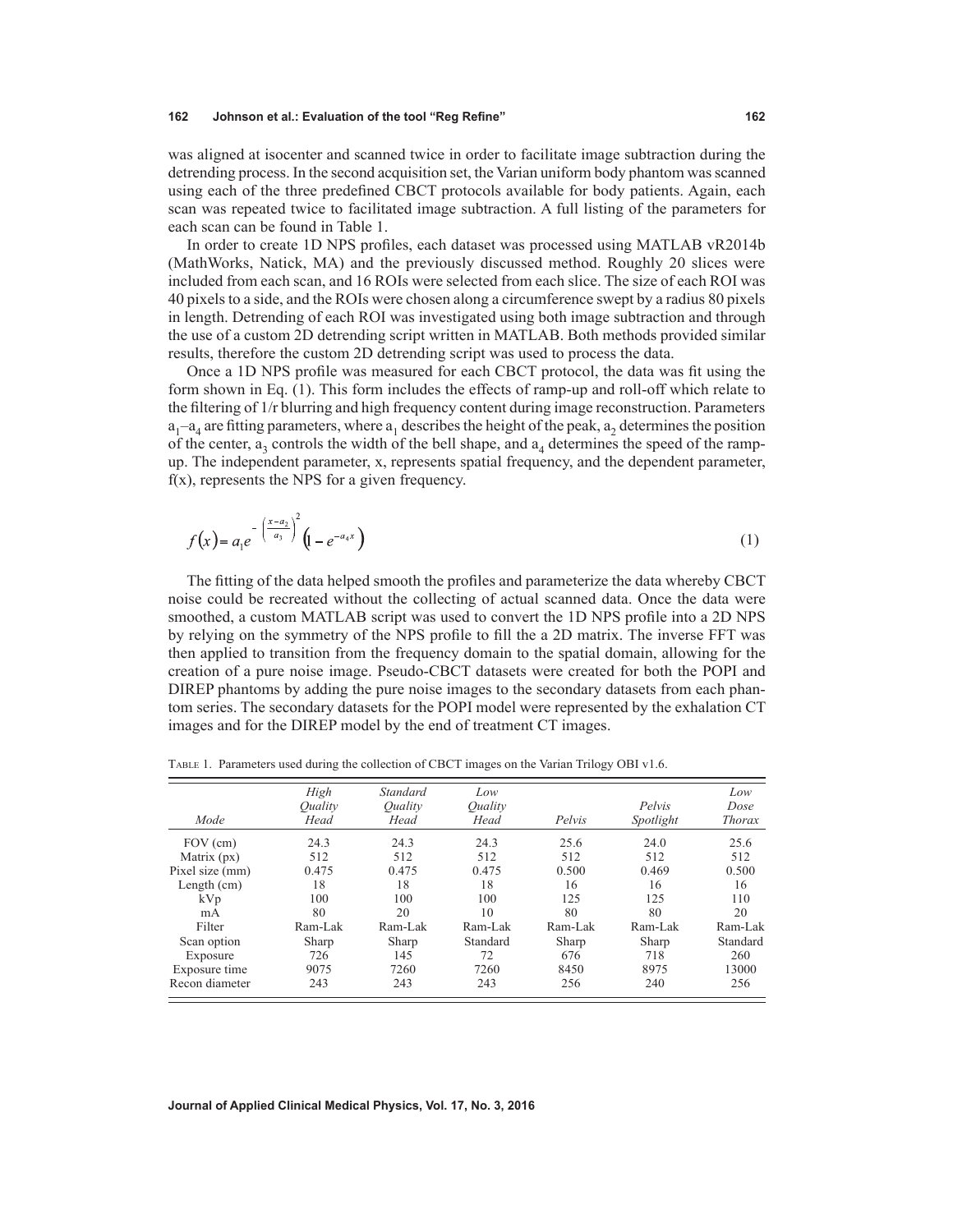## **D. Deformable registration**

The first iterations of DIR were focused on assessing the baseline accuracy of the MIM algorithm. This was done by performing deformable image registration for all POPI and DIREP phantoms without the addition of CBCT noise or the use of the Reg Refine tool. The MIM software requires a rigid registration prior to any DIR. For head and neck phantoms, the SOT/ EOT datasets were already well aligned, and thus the rigid registration was confirmed "as is". For lung phantoms, the choice was made to focus the rigid alignment on either the apex or base of the lung. The effect of choosing one versus the other was examined during data analysis.

The second set of tests involved the original POPI and DIREP phantoms, but with the additional use of the Reg Refine tool. Registrations for the head and neck phantoms were performed by three separate users representing different levels of experience. User 1 had been recently introduced to DIR and the Reg Refine tool, User 2 was an advanced user with some clinical and research usage, while User 3 was an expert user with significant clinical and research usage. The intent of commissioning multiple people to perform registrations was two-fold. The first purpose was to investigate whether user experience played a role in the accuracy of the DIR. The second purpose was to take a team approach in refining the use of the tool. Multiple users provided increased feedback as to which methods were successful and which were not.

For the POPI model, a single advanced user performed all registrations. For these cases, the number of Reg Refine locks was also guided by a sensitivity study performed using Phantom 2 of the POPI model (POPI\_2). This phantom was chosen based on the mean displacement (difference between linked voxels on the primary and secondary datasets) being the largest amongst all similar phantoms. As detailed in the following section, the study indicated the usage of between 5 and 15 Reg Refine locks. These locks were positioned at a various locations during separate iterations of DIR. A heuristic approach was used to optimize placement.

In order to investigate the effect of CBCT noise on DIR accuracy, a third set of deformations were performed using the aforementioned pseudo-CBCTs as the secondary or "floating" dataset. An initial study was performed using POPI\_2 and DIREP\_10 in which the selection of CBCT protocol was investigated. The protocol "low quality head" showed the largest effect during the deformable registration of DIREP 10 and was chosen for use with all head and neck phantoms. Noise appeared to have no effect on POPI\_2. As a result, further testing of the lung phantoms was limited to just a few other cases which will be discussed in the following section.

## **E. Evaluation**

For the lung phantoms, error is defined by the difference in the location of each propagated point in comparison with their ground-truth locations in the primary dataset. For the head and neck phantoms, there are three datasets to consider: the primary image (*SOT*), the secondary image (*EOT*), and the output of the deformation which is the deformed secondary image (*dEOT*). The ground-truth DVF is defined as a vector field pointing from the primary to the secondary dataset  $(GT)$ . A test DVF is defined as a vector field pointing from the deformed secondary dataset to the secondary dataset ( $Test$ ). It is done this way to insure that each vector has a starting and ending point. The error reported in this study is thus the difference between the two vector fields  $(\Delta)$ , that is to say the difference in colocated points as mapped to the secondary dataset (see Eqs. (2) to (5)). Contouring masking allowed for the assessment of DIR error within specific structures. The structures included in this study were the brainstem, spinal cord, mandible, left parotid, and right parotid.

$$
dEOT = (x_1, y_1, z_1), \quad SOT = (x_1, y_1, z_1)
$$
 (2)

$$
EOT_{dEOT} = (x_2, y_2, z_2), \ EOT_{SOT} = (x_3, y_3, z_3)
$$
 (3)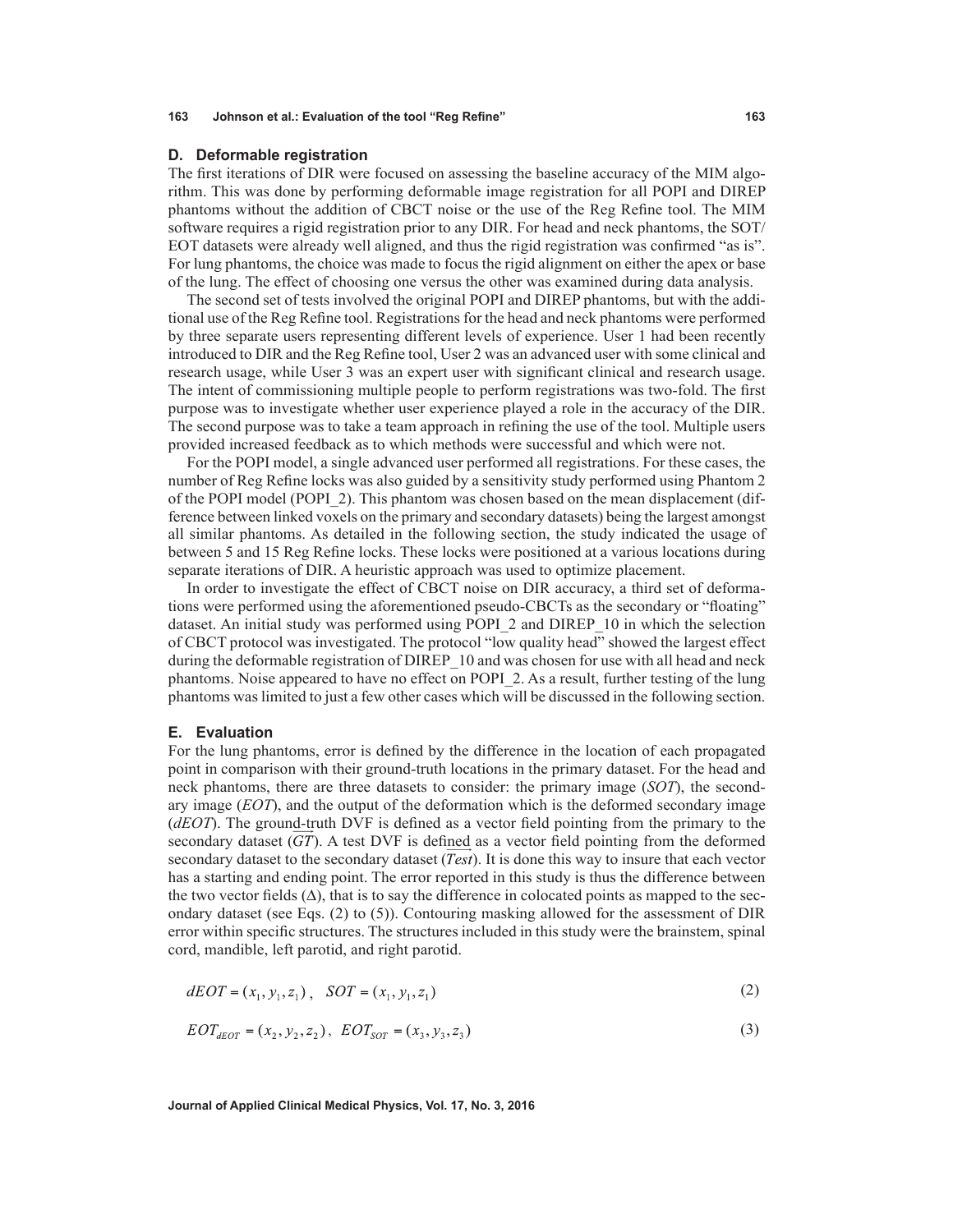$$
\overrightarrow{Test} = EOT_{dEOT} - dEOT, \quad \overrightarrow{GT} = EOT_{dEOT} - SOT \tag{4}
$$

$$
\Delta = \overrightarrow{Test} - \overrightarrow{GT} \tag{5}
$$

The statics used to quantify error included the mean, median, and max registration error. While the mean error is a more commonly reported statistic, the median error may be a more appropriate metric for this type of analysis where outliers have the potential to skew the data. Additionally, the percentage of voxels/points having an error less than 2 mm was also tracked. This was included after considering the preliminary recommendations of AAPM Task Group TG-132 where the metric was mentioned with a proposed goal (as opposed to tolerance) of 95% for digital phantom test cases.(1)

## **III. RESULTS**

## **A. Lung phantoms**

Results for deformable registrations involving the POPI model are shown in Tables 2 and 3. The data were separated into two tables by isolating the POPI\_2 phantom. This was done due to the fact that POPI 2 had a mean displacement twice as large as the other phantoms (14 mm compared to 7 mm) and performed differently during DIR. As seen in Table 2, the error associated with this phantom was heavily dependent on the initial rigid registration being aligned to either the base or apex of the lung. While the base of lung registration performed noticeably better during the initial DIR, any difference was erased through the use of the Reg Refine tool. This is illustrated in Fig. 2 where the mean and max errors are plotted versus the number of Reg Refine locks used during the DIR process. As seen in the figure, the mean error declines steadily until reaching a plateau after nine Reg Refine locks have been used in combination. The max error behaves differently whereby Reg Refine shows little impact until certain locks are added. The remaining POPI phantoms (POPI 1, and 3–6) were handled well by the initial deformable

Table 2. Registration error for the POPI\_2 phantom after several different iterations of DIR were performed. Iterations included initial rigid alignment to the apex and base of the lung, the use of the Reg Refine tool, and the addition of CBCT noise. Of note is the importance of the initial rigid alignment, the improvement made through the use of Reg Refine tool, and the insignificance of CBCT noise for this anatomical site.

| Registration          | Mean | Median | Max  | % < 2 mm |
|-----------------------|------|--------|------|----------|
| Apex                  | 5.0  | 1.5    | 35.4 | 59       |
| Base                  | 2.8  | 1.2    | 20.0 | 75       |
| w/ Reg Refine         |      |        |      |          |
| Apex                  | 1.1  | 0.9    | 5.7  | 90       |
| Base                  | 1.2  | 0.9    | 5.4  | 88       |
| w/Noise               |      |        |      |          |
| LDT ( $\sigma$ = 18)  | 2.8  | 1.1    | 25.0 | 73       |
| LDT ( $\sigma$ = 36)  | 2.7  | 1.1    | 19.7 | 77       |
| LDT ( $\sigma$ = 72)  | 2.7  | 1.2    | 19.4 | 78       |
| LDT ( $\sigma$ = 108) | 2.7  | 1.2    | 22.0 | 76       |

| TABLE 3. Registration error and standard deviations (SDs) for POPI phantoms 1 and 3–6. Reg Refine was ineffective |  |  |
|-------------------------------------------------------------------------------------------------------------------|--|--|
| at reducing the errors further.                                                                                   |  |  |

| Registration | Mean          | Median        | Max            | % < 2 mm       |
|--------------|---------------|---------------|----------------|----------------|
| Apex         | $-4\pm 0.3$   | $0.8 \pm 0.1$ | $10.9 \pm 5.8$ | $86.6\pm2.1$   |
| Base         | $1.2 \pm 0.2$ | $0.9 \pm 0.1$ | $8.9 \pm 5.0$  | $88.4 \pm 3.2$ |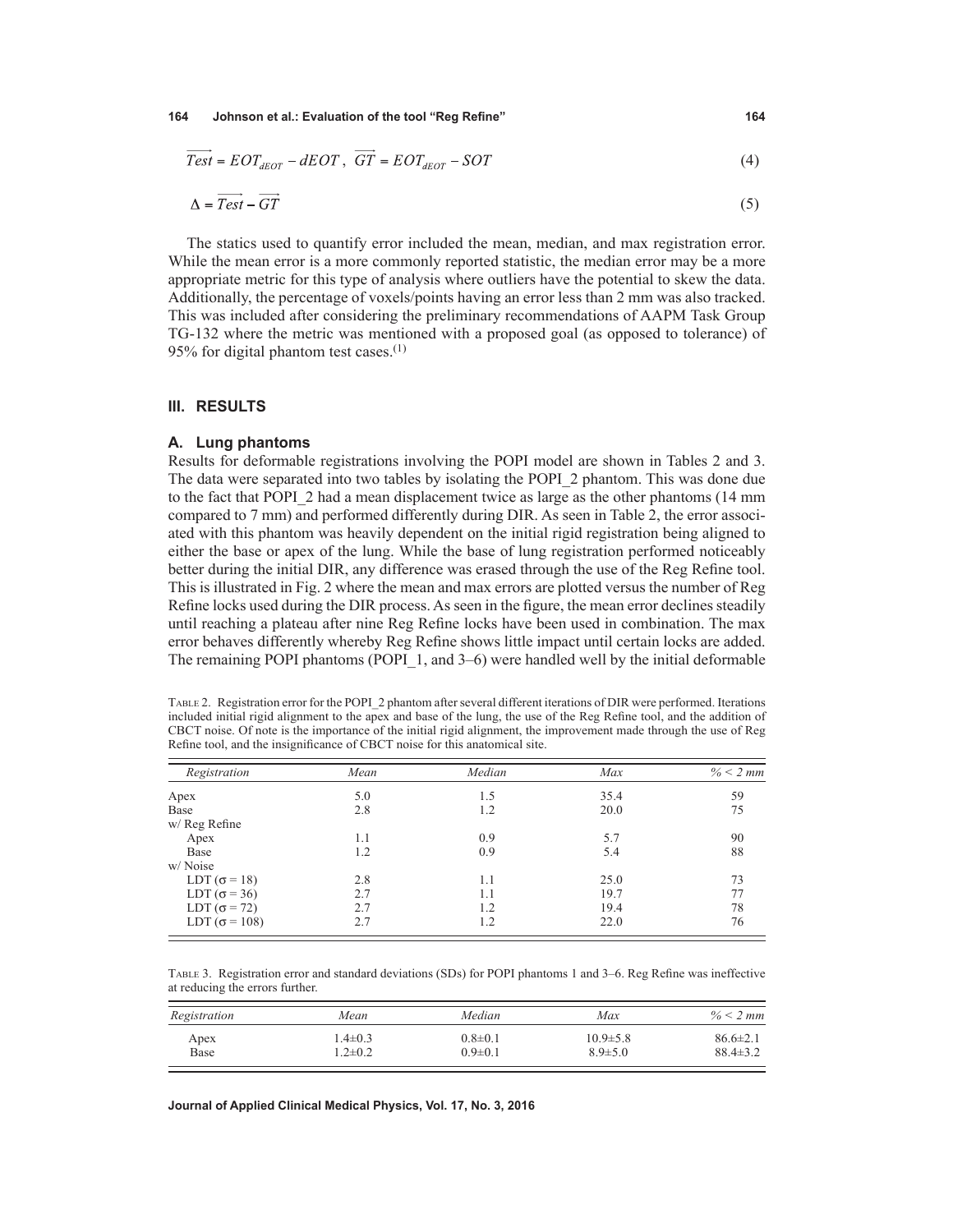

Fig. 2. Mean and max registration error vs. the number of Reg Refine locks as measured for the POPI\_2 phantom.

registration, with those incorporating a rigid registration along the base of the lung performing slightly better. Reg Refine was not able to noticeably improve the results for these phantoms where the median errors were already below 1 mm in magnitude prior to using the Reg Refine tool.

As assessed in this study, noise had little effect on the overall registration process within the 4D lung at the 100+ landmark locations. This was determined by assessing DIR in the POPI\_2 phantom after different levels of noise were added to its secondary dataset. The level of noise was varied by starting with the NPS profile of the "Low Dose Thorax" protocol and adjusting the parameter " $a_1$ " of Eq. (1) until different noise magnitudes were reached. In each case, the NPS profile was converted into a 2D noise image and used to create pseudo-CBCTs for the DIR process. As seen in Table 2, the error statics remain unchanged even at high levels of noise magnitude not expected in clinical images. Different CBCT protocols ("Pelvis" and "Pelvis Spotlight") were also tried with similar results.

#### **B. Head and neck phantoms**

In contrast to the lung case, noise played a large role in determining the registration error in the head and neck. Table 4 highlights this effect for the DIREP\_10 phantom. As seen in the table, each error statistic worsens when the noise associated with the "high quality head" protocol is added to the registration. The trend continues when the noise is switched from "high" to "standard" but then plateaus when switched from "standard" to "low". The noise magnitude for each scan is also listed in Table 4 and mimics this trend. These effects were not the same across all contours. Noise greatly affected the registration accuracy of the brainstem, but had little effect on the spinal cord or mandible. The parotid glands were also affected but to a lesser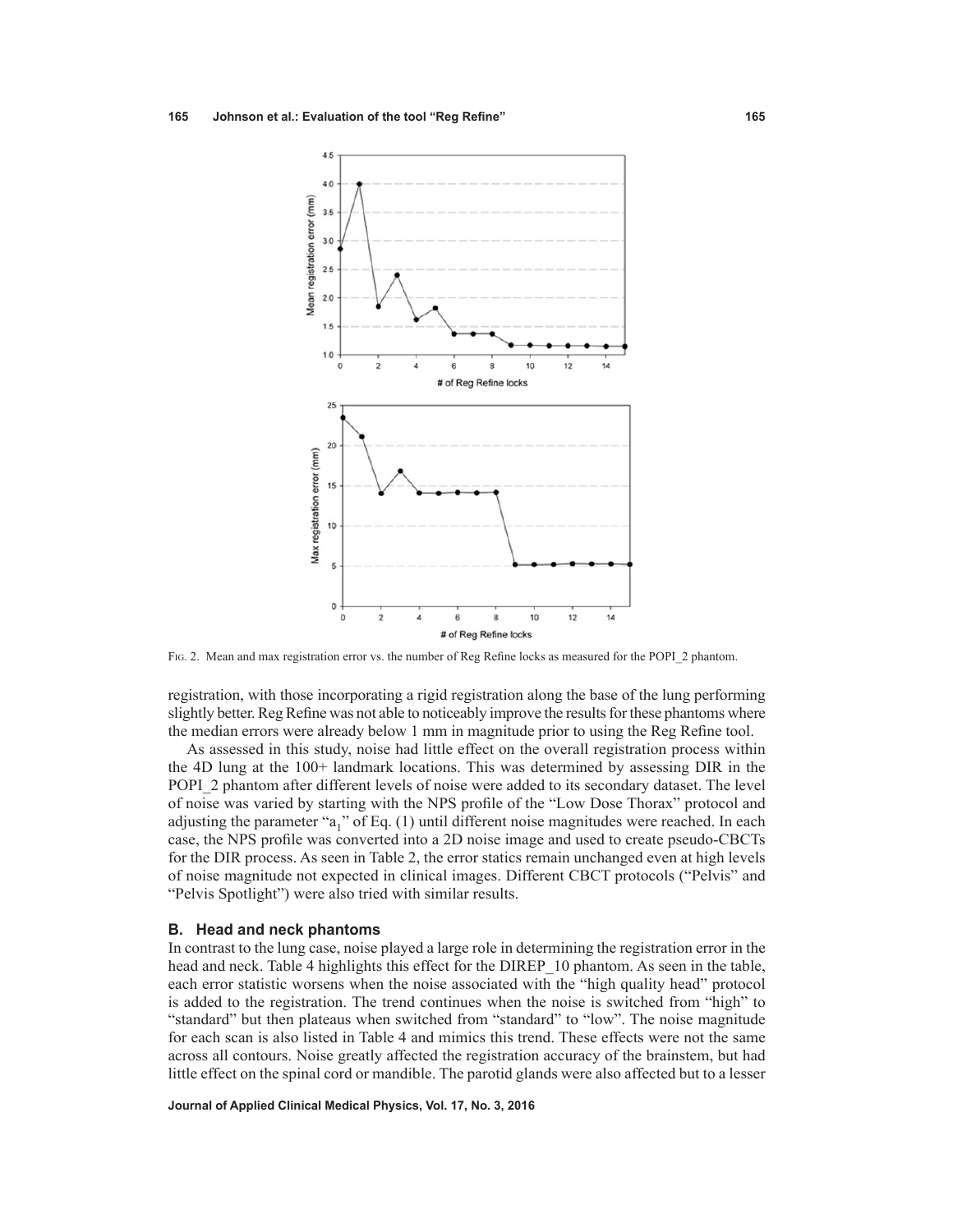degree. This can been seen visually in Fig. 3 where data from eight of the ten phantoms have been averaged then separated based on contour selection and type of registration performed. DIREP 5 was excluded due to technical issues. DIREP 9 was excluded as an outlier (7 mm mean error for the Rt Parotid compared to 0.5–1 mm for all other phantoms). The error statistic used for this plot is the number of voxels having a registration error less than 2 mm in magnitude. In the figure, the brainstem moves from 100% to 41% with an associated increase in median registration error,  $0.4 \pm 0.2$ ) to  $2.7 \pm 1.5$ ) mm. Conversely, the spinal cord and mandible remain constant near 99% and 95% with negligible changes in median error,  $0.4 \ (\pm 0.1)$  to 0.4 ( $\pm$  0.1) mm and 0.7 ( $\pm$  0.1) to 0.6 ( $\pm$  0.1) mm, respectively. The left and right parotid glands display an appreciable drop from 88% to 71% (averaged over both parotids) with their median registration error doubled,  $0.7 (\pm 0.3)$  and  $0.6 (\pm 0.2)$  mm increased to 1.5 ( $\pm$  0.3) and  $1.3 \ (\pm 0.2) \text{ mm}$ .

Also shown in the figure is the impact of using Reg Refine to improve the accuracy of poor registrations. The data have been separated by user, and it can be seen that there is a clear distinction between User 3 and the other two users. While Users 1 and 2 were able to guide the system into making large improvements for the brainstem, only modest improvements were made for the parotid glands. User 3 significantly improved all contours not associated with bony anatomy. In cases where noise was not added, it was difficult to notice any improvement through the use of Reg Refine because the original deformable registrations were already very good. This was similar to what was seen with POPI phantoms 1 and 3–6.

Table 4. Registration error for the DIREP\_10 phantom when different CBCT noise was added to the floating dataset during DIR. Note the dependence on noise magnitude and similarity in results when applying "standard quality head" and "low quality head" CBCT noise.

|                  | DIR w/Noise |      |          |      |
|------------------|-------------|------|----------|------|
|                  | <b>DIR</b>  | High | Standard | Low  |
| Noise $(\sigma)$ |             | 18.5 | 38.7     | 40.3 |
| Mean             | 2.1         | 3.1  | 3.7      | 3.7  |
| Median           | 0.8         | 1.4  | 1.9      | 1.9  |
| Max              | 30.5        | 31.4 | 30.5     | 30.7 |
| $\% < 2$ mm      | 73.5        | 58.1 | 52.1     | 52.0 |



FIG. 3. Registration error subdivided by DIR method and structure type. The data points represent the average of eight DIREP phantoms. Note the drop in registration accuracy after the application of low quality head (LQH) noise and the subsequent recovery within the brainstem through the use of the Reg Refine tool. User 3 was particularly successful at reducing registration errors in the parotids.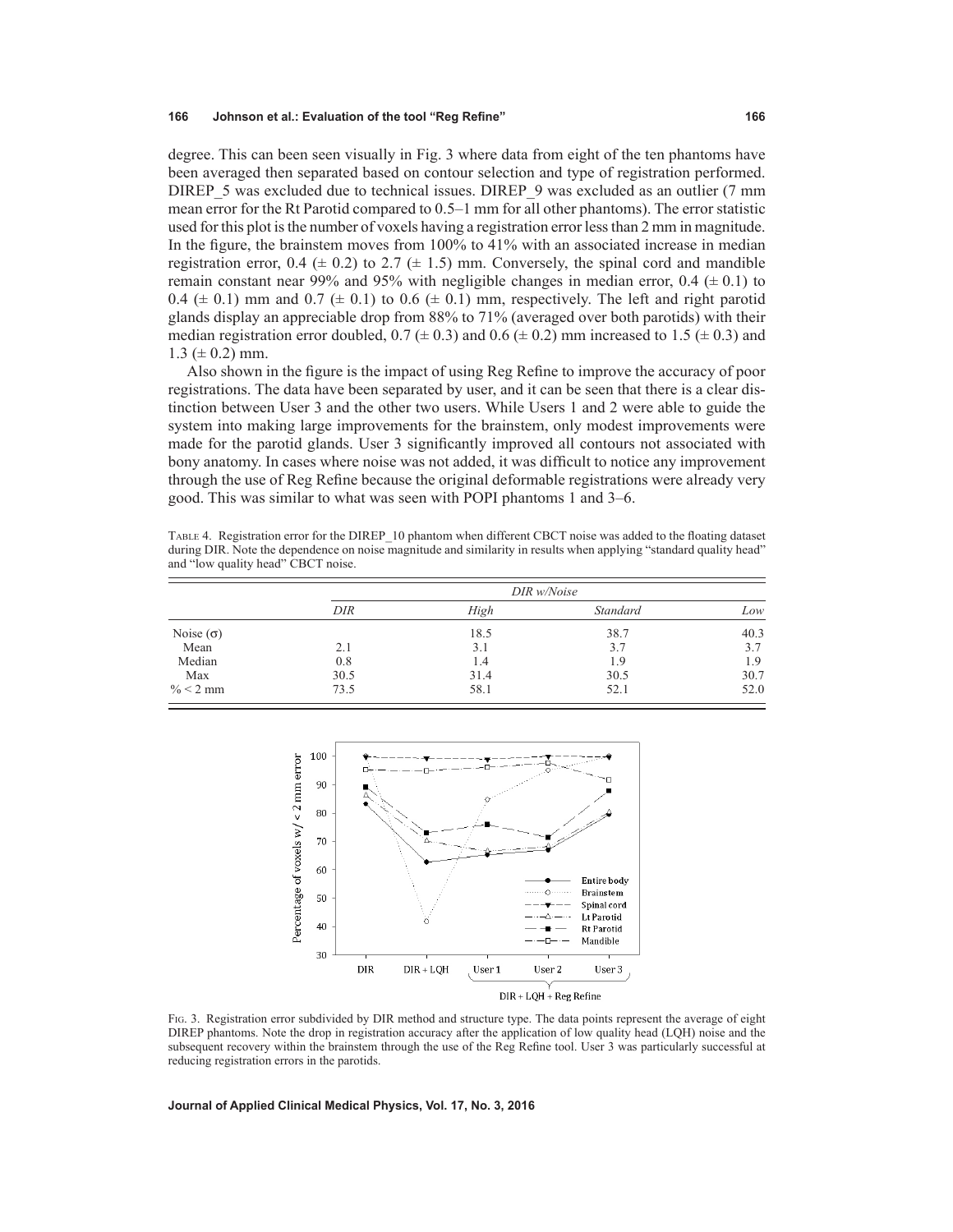# **IV. DISCUSSION**

In this work, two aspects of deformable image registration were examined — the effect of CBCT noise on registration accuracy and the efficacy of the user guided tool Reg Refine. The former question was answered definitively for the MIM algorithm, considering that noise had no effect on registration error at the given points within the lung but played a large role in determining registration error within the head and neck. Contrast was plainly a determining factor with high contrasting structures, such as the lung, mandible, and vertebral bodies (surrogate of spinal cord), consistently maintaining high levels of accuracy regardless of the addition of CBCT noise. As previously noted, MIM incorporates an intensity-based, free-form (Demons) algorithm which utilizes multiple strategies to regularize the transformation. The minimization of bone deformation is one of these strategies, which helps explain the given results. In considering other anatomical sites where contrast between surrounding structures is far more muted (prostate, bladder, rectum, and abdomen), it is likely that CBCT noise would reduce the accuracy of deformable registration using the MIM algorithm. This would be similar to what was seen in a previous study which investigated both a Demons- and B-spline-based algorithm and found the Demons algorithm significantly more sensitive to noise, particularly in low-contrast regions of the pelvis.(9) Others have also noted this sensitivity and proposed a connection between the degrees of freedom (DOF) available to a DIR algorithm and the algorithm's response to noisy inputs.<sup> $(14)$ </sup> Since the current study focused exclusively on the MIM algorithm, only one half of this theory can be corroborated; that is the free-form, high DOF algorithm evaluated in this work was sensitive to noise in low-contrast scenarios. It is clear, however, that each deformable algorithm has unique characteristics which need to be assessed clinically before being implemented for a given use case.

The introduction of CBCT noise played an important role during the second part of this study. Because MIM adequately handled the majority of test cases available in the POPI and DIREP databases (out of 14 phantoms tested, only the POPI\_2 phantom exhibited a median error > 1 mm when considering all landmarks/voxels), it was difficult to appreciate any benefit of using the Reg Refine tool. By adding CBCT noise, the baseline accuracy of the MIM algorithm was changed, thus providing a margin for improvement. Given this opportunity, Reg Refine was shown effective at reducing registration errors within the head and neck, particularly when controlled by a practiced user. Additionally for lung, Reg Refine was effective in the only case in which large errors existed.

During the study, several strategies were identified which demonstrate how to best utilize the tool. When performing local box-based rigid alignments, the amount of deformation in the nearby vicinity should be used to select the size of the registration box. Within the lung, where there is significant deformation everywhere, the size of the box should be kept small. An example of this is in trying to perform alignments along the outer edge of the lung where the ribs can move in a different direction than nearby lung tissue during respiration. If the registration box is set too large, the MIM algorithm will actively attempt to rigidly align the rib, thus misaligning the point of interest within the lung (Fig. 4). Vice versa, if the box is kept small, the MIM algorithm will not "see" the rib and only consider those tissues immediate to the point of interest which assumingly move rigidly with it. The opposite case exists when considering the brainstem. Here, the amount of deformation in the nearby vicinity is low, and the box should be opened widely to include the skull. The rigid registration of the skull acts a surrogate for the point of interest within the brainstem and is responsible for the large gains seen in this study with respect to this organ.

The registration of the brainstem highlights both the power and limitation of the Reg Refine tool. In order to use the tool effectively the user must know, or at least have a good idea, how a given point on the floating dataset should be mapped to its corresponding location in the fixed dataset. In many cases the landscape is ambiguous, making any attempt to apply Reg Refine pure speculation. In these cases, the user may actually do more harm than good. It is important then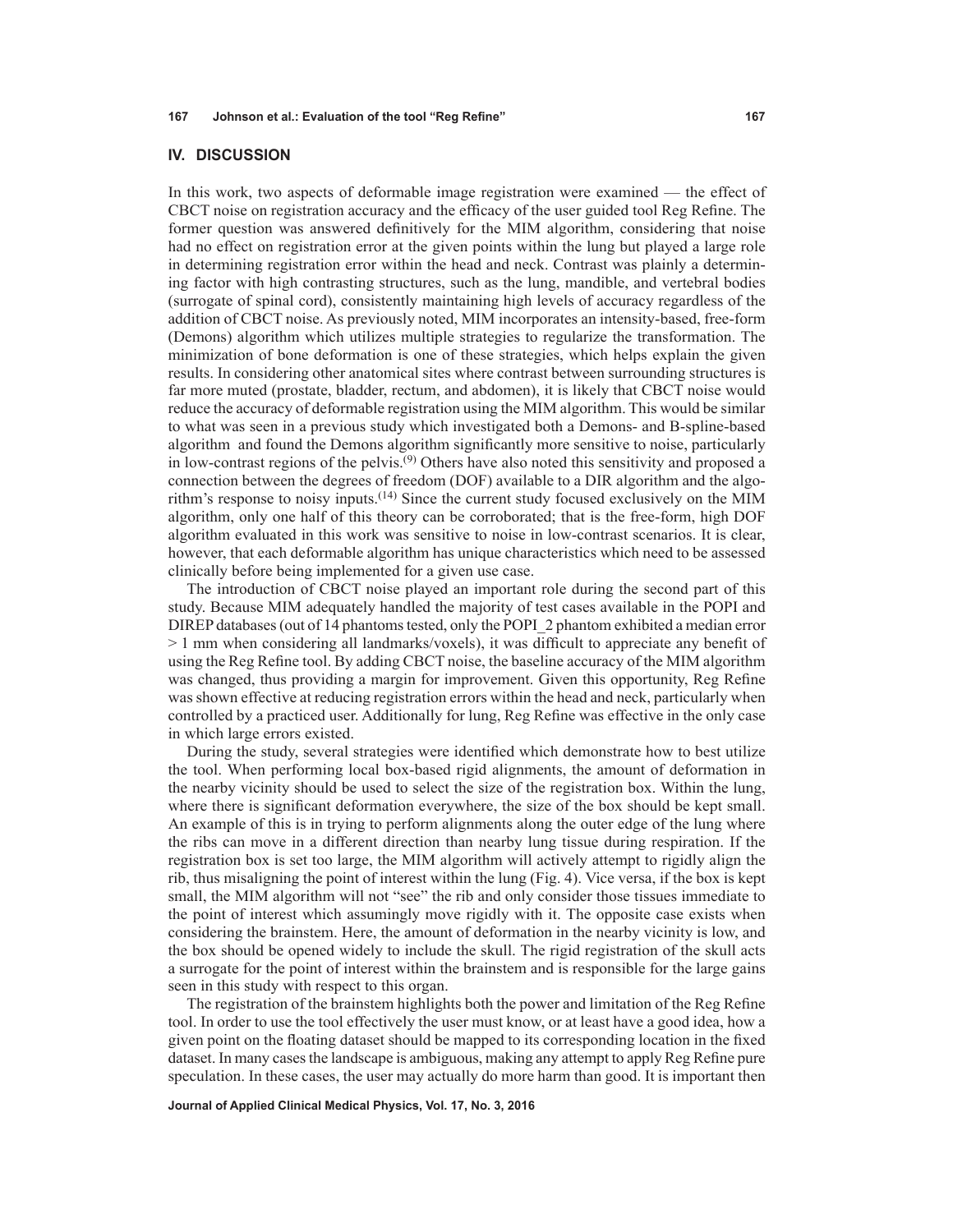

Fig. 4. The application of Reg Refine within the 4D lung. The top image illustrates an incorrect usage of the tool where the rib has been included in the rigid registration window (red box). The lower image shows a much better alignment after the size of the window has been decreased. The green arrows denote to the local voxel which is the focus of the Reg Refine alignment. To better visualize the alignment between this voxel and its counterpart on the primary dataset, the registration is temporarily applied to every voxel within the blue box.

during boxed-based or manual alignment to focus on features such as edges, closed boundaries, and high contrasting structures which are known to have little deformation. Examples for the lung include borders around the pericardium, liver, and diaphragm, and also visible airways within the lung itself which can be matched locally based on shape. For the head and neck, the vertebral bodies are an excellent surrogate for the cord and should be aligned at several locations along the spinal canal (Fig. 5). Vessels and calcifications are also distinguishable landmarks which can be used to help guide the deformation. The air/tissue interface of the oropharynx is another feature to consider. For this structure there is less deformation posteriorly, making it is easier to envision how this interface should be aligned using the Reg Refine tool. The anterior and left/right interfaces may also be matched, though caution is warranted in cases where swallowing or mandible position cause significant changes in the local anatomy. For the parotids, the most effective approach was to apply five to seven Reg Refine locks, starting superiorly and focusing on the lateral border, aligning the parotids manually.

In some instances, while the user may not know exactly how a given voxel is to be registered, it is clear that the current link between the fixed and floating datasets at the specified location is incorrect (i.e., there is no right answer, but there is a wrong one). An example would be an implausible shift, angle of rotation, or swirling (Fig. 6). In these cases, the Reg Refine tool can be used to establish a more realistic relationship between the two datasets at the given point. If at first attempt a box-based alignment continues to produce poor results, the size of the box should be increased and retried or a manual approach may be applied. Once the registration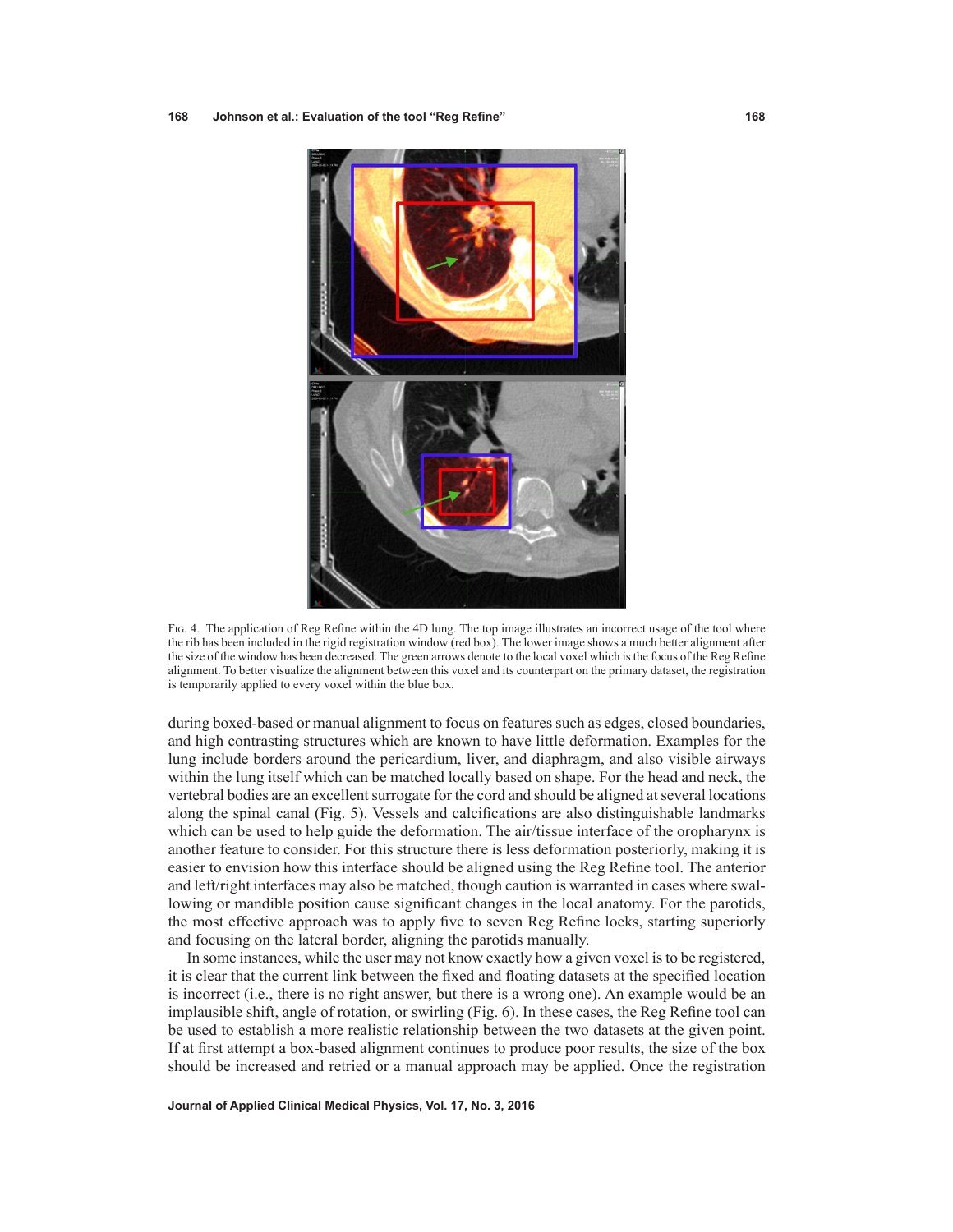is improved, the size of the box should be decreased to consider only the local neighborhood of voxels, a situation similar to what was described previously for lung tissue near the ribs.

In terms of optimizing the quantity of Reg Refine locks, it was difficult to ascertain a true correlation without rerunning hundreds of deformable registrations. While this type of analysis was completed for POPI\_2 (optimized at 5–10 locks), only empirical observations were made for the head and neck phantoms where a minimum of 15–20 locks appeared justified. This was certainly a limitation of this study, as was the small number of users who participated in performing the registrations. The primary findings of this work, however, were not dependent on these factors and leave room for further investigation.

In considering other limitations, there were additional aspects of CBCT imaging not addressed during the creation of pseudo-CBCTs. These include artifacts such as cupping, ringing, streaking, and aliasing, and also the potential for change in CT number due to variation in photon scatter. While it stands to reason that artifacts would reduce the accuracy of DIR, the Reg Refine tool at least provides the user a way to mitigate certain errors, specifically those caused by local artifacts. Errors due to global artifacts, such as aliasing and CT number change, are more



Fig. 5. The application of the Reg Refine tool in the head and neck. Locks have been added along the spinal canal, within the cranium, along the trachea, and at the edges of the parotid glands.



Fig. 6. The application of the Reg Refine tool to correct implausible alignments. In this case, a large rotation would appear unlikely at the given location within the ascending aorta. The alignment at the voxel of interest (green arrow) has been applied to every voxel within the blue box to illustration the relationship between the given voxel and its counterpart on the primary dataset. Seeing the rotation in the spine helps the user understand that there is a significant rotation occurring at the point of interest.